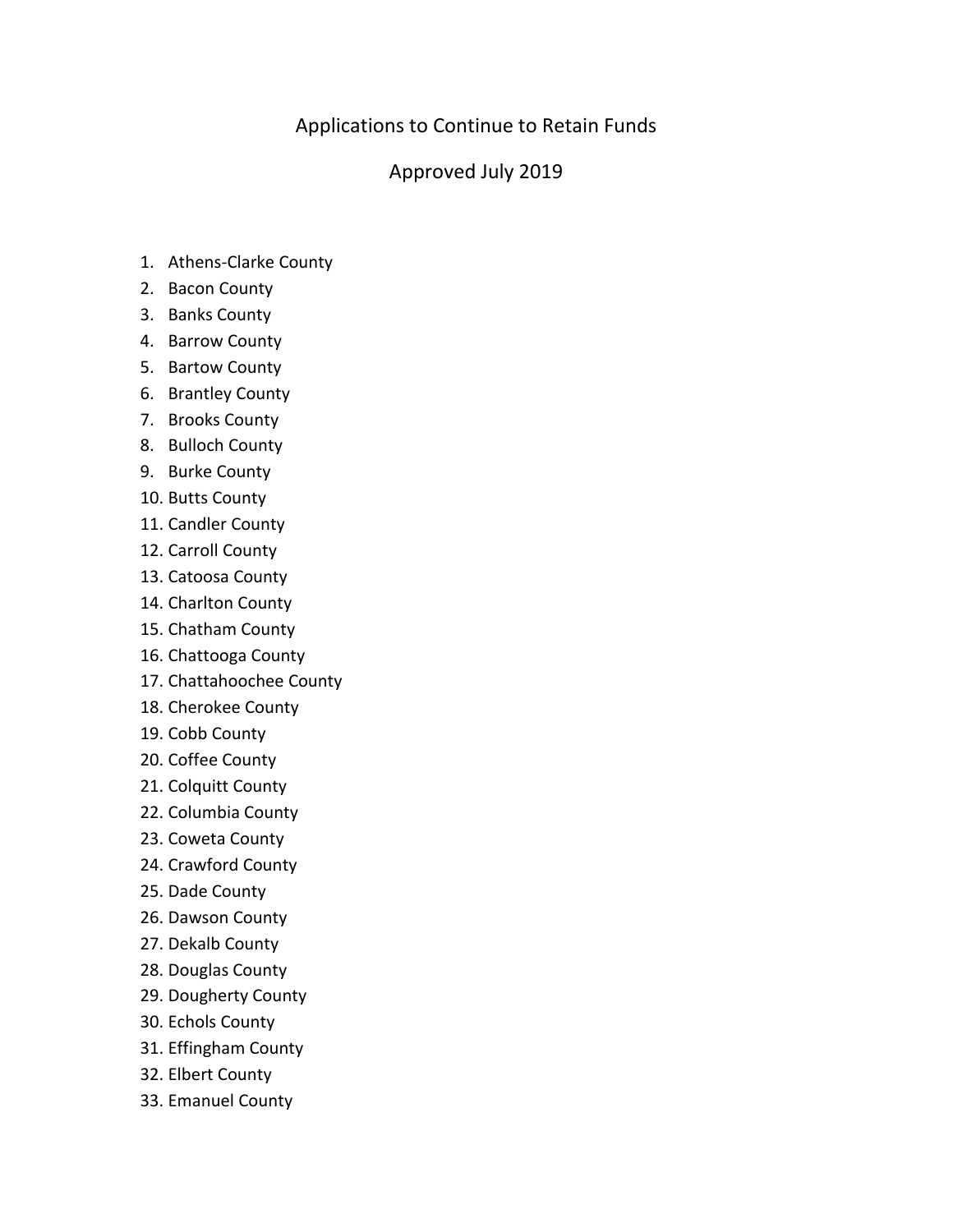- 34. Fannin County
- 35. Fayette County
- 36. Floyd County
- 37. Forsyth County (Bell-Forsyth)
- 38. Franklin County
- 39. Gilmer County
- 40. Gordon County
- 41. Gwinnett County
- 42. Hall County
- 43. Harris County
- 44. Hart County
- 45. Heard County
- 46. Henry County
- 47. Houston County
- 48. Jackson County
- 49. Jefferson County
- 50. Jenkins County
- 51. Johnson County
- 52. Lamar County
- 53. Laurens County
- 54. Lowndes County
- 55. Macon-Bibb County
- 56. Madison County
- 57. Marion County
- 58. Meriweather County
- 59. Monroe County
- 60. Murray County
- 61. Muscogee County
- 62. Newton County
- 63. Oconee County
- 64. Oglethorpe County
- 65. Paulding County
- 66. Peach County
- 67. Pickens County
- 68. Pierce County
- 69. Pike County
- 70. Richmond County
- 71. Rockdale County